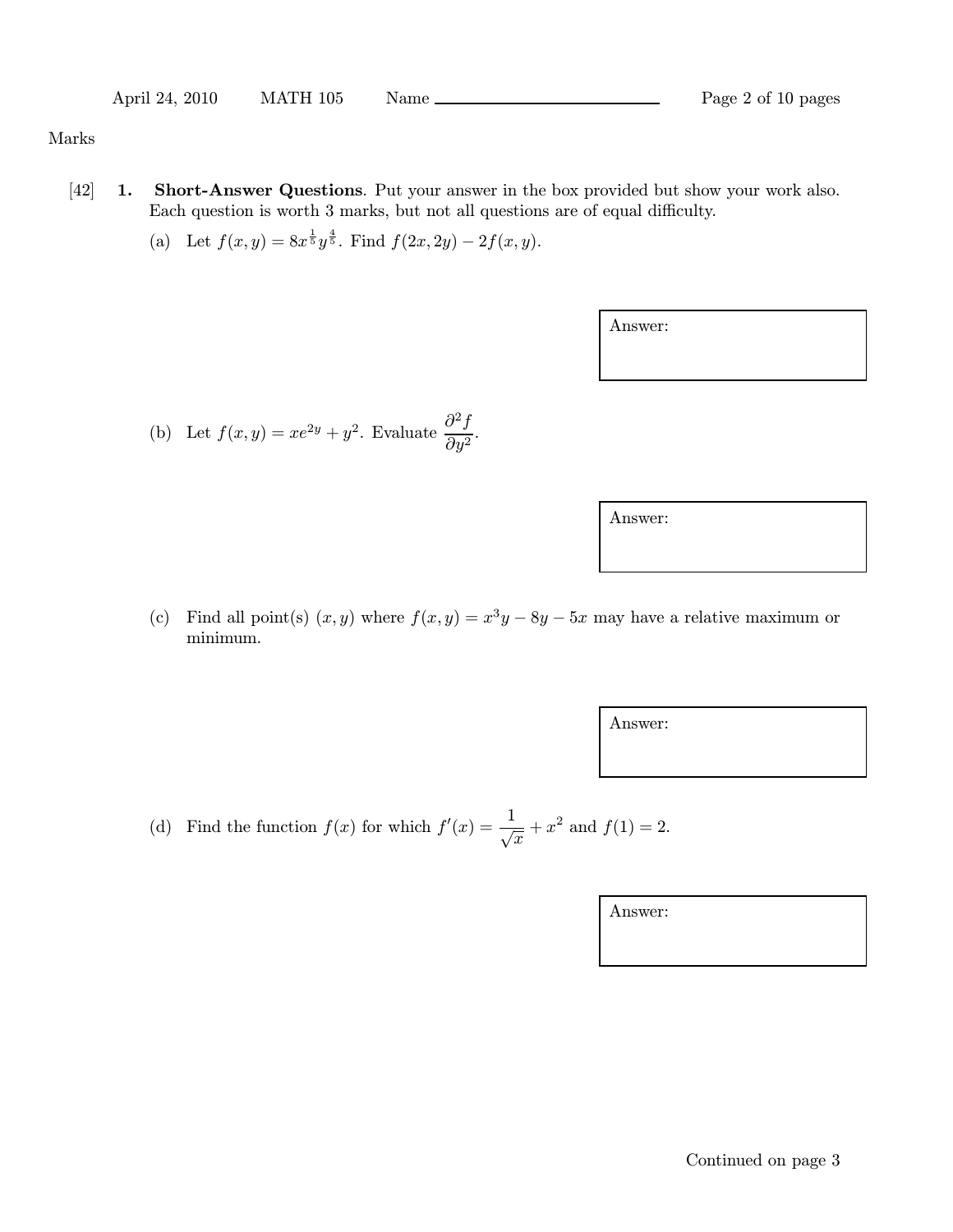(e) Compute the average value of  $f(x) = \frac{1}{x}$  over the interval  $1 \square x \square e$ .

Answer:

(f) Use a Riemann sum with  $n = 2$  and select the midpoints of subintervals to estimate the area under the graph of  $f(x) = \frac{1}{1 + \sqrt{x}}$  from 0 to 4.

Answer:

(g) Let  $m$  be a positive number. If the volume of the solid of revolution generated by revolving about the x-axis the region under the graph of  $y = \sqrt{x}$  from  $x = 0$  to  $x = m$ is  $2\pi$ , find the positive number m.

Answer:

(h) Find 
$$
\int \frac{\sqrt{\ln x}}{x} dx
$$
.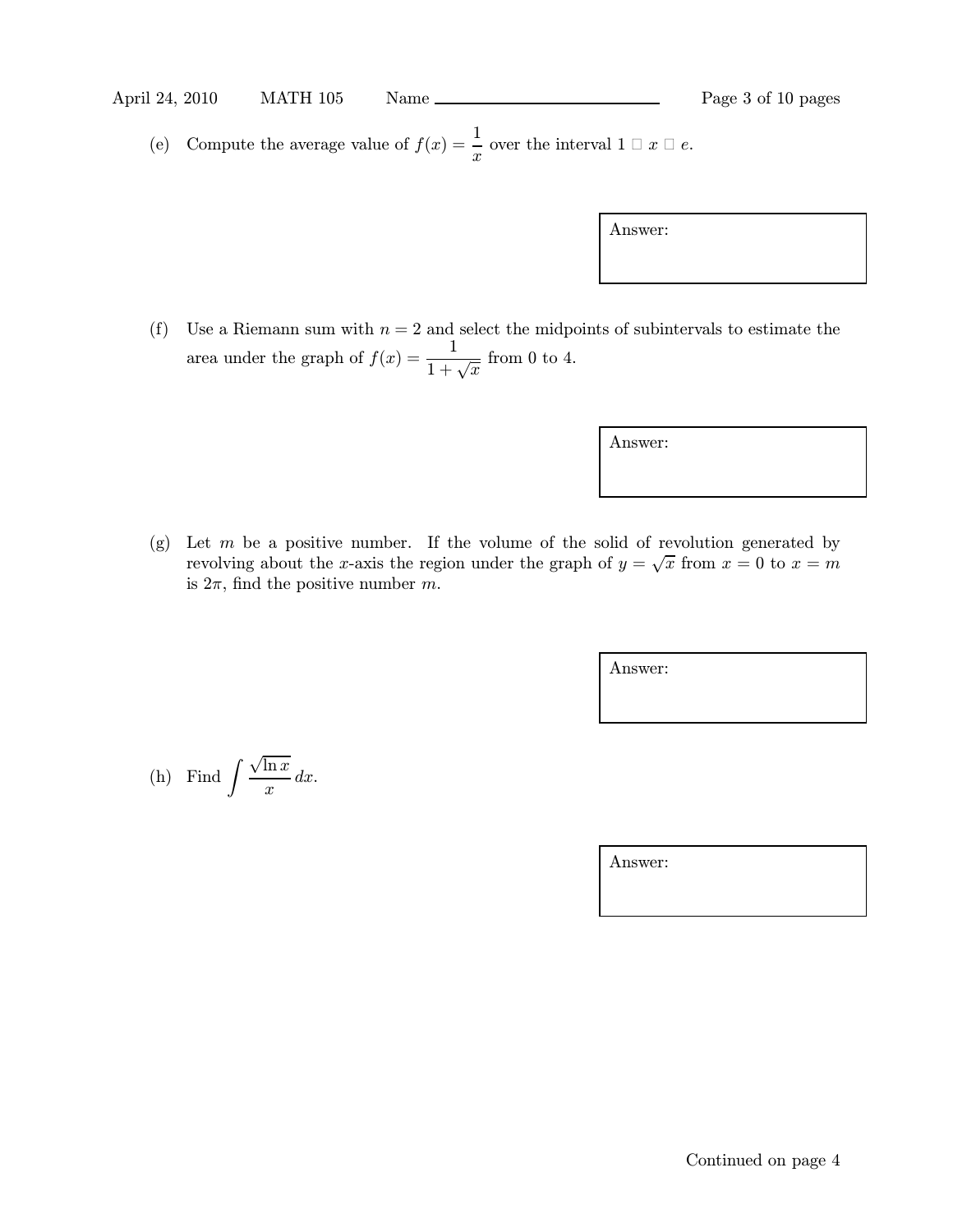(i) Find 
$$
\int xe^{2x} dx
$$
.

Answer:

(j) Use the trapezoidal rule with  $n = 3$  to approximate  $\int_1^4$ −2  $dx$  $1 + \left(\frac{x}{2}\right)$  $\frac{x}{2}$ <sup>4</sup>.

Answer:

(k) Suppose that money is deposited steadily into a savings account at the rate of \$3000 per year. Determine the balance at the end of 5 years if the account pays 6% interest compounded continuously.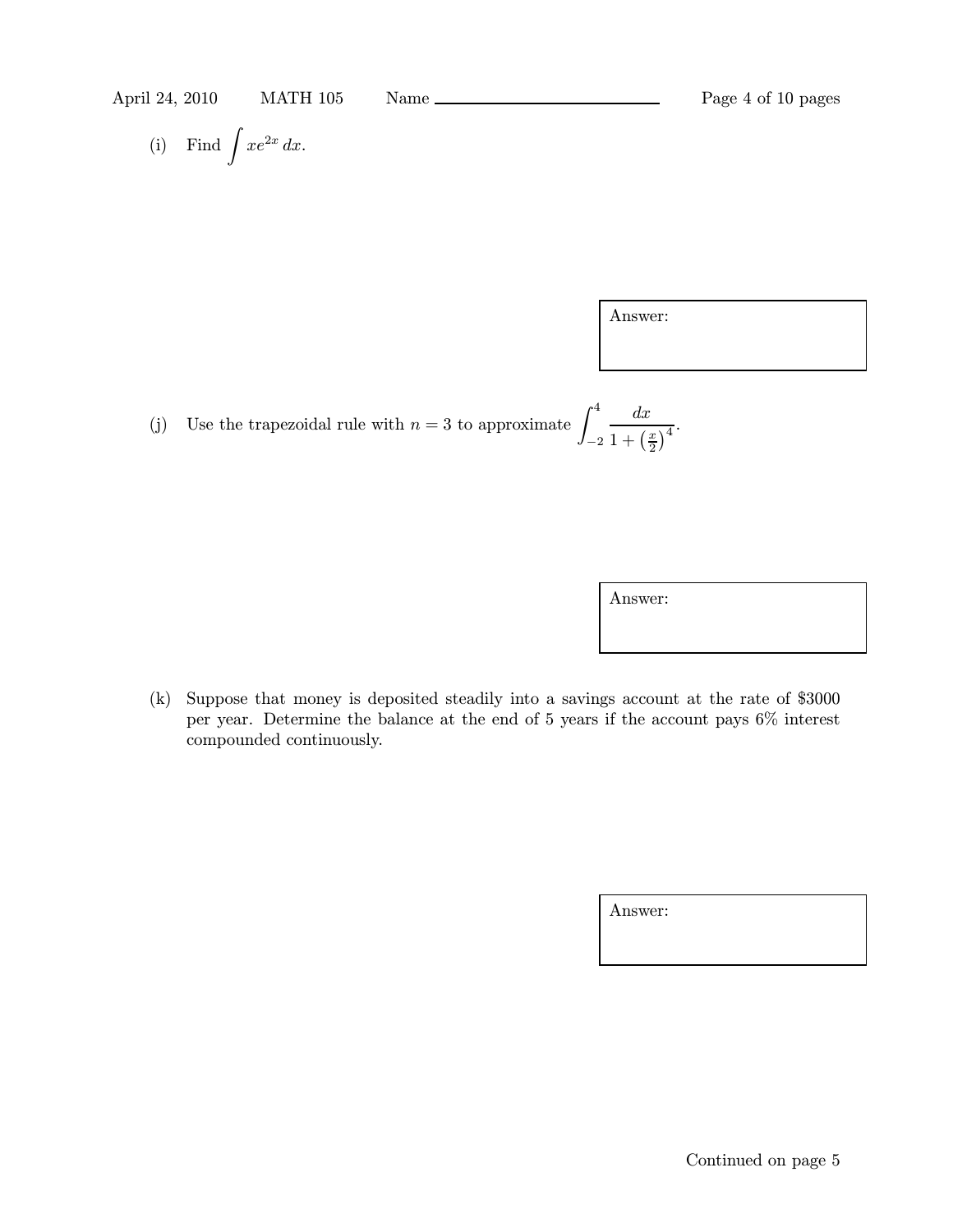(1) Let k be a constant. Find the value of k such that  $f(x) = kx^{\frac{3}{2}}$  is a probability density function on  $1 \square x \square 4$ .

Answer:

(m) Compute the cumulative distribution function corresponding to the density function  $f(x) = 2(x - 1), 1 \square x \square 2.$ 

Answer:

(n) Find the variance of the random variable X whose density function is  $f(x) = \frac{1}{2\sqrt{x}}$ ,  $1 \n\Box x \n\Box 4$ . (You may need the fact that the expected value of the random variable X above is  $\frac{7}{3}$ .)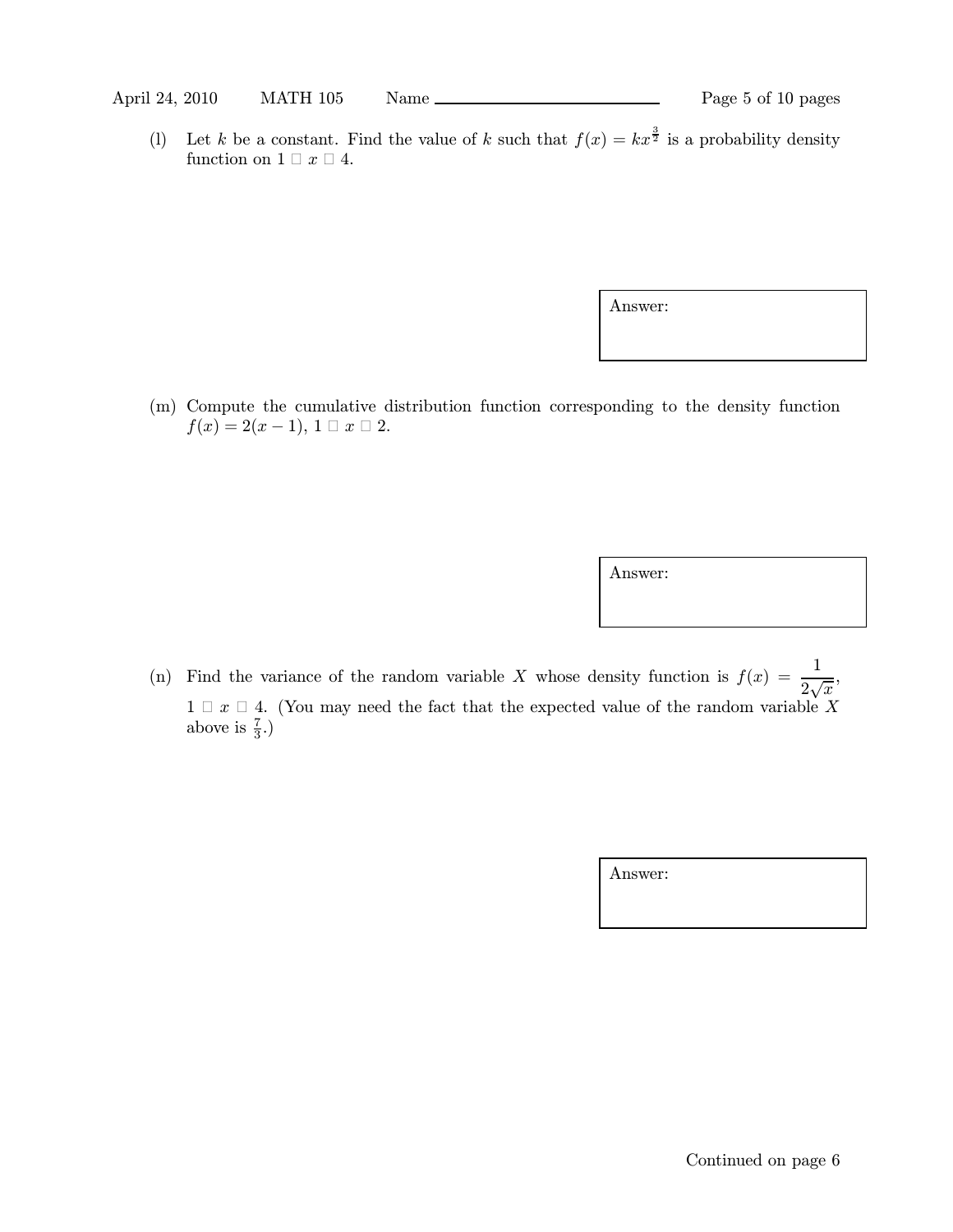Full-Solution Problems. In questions 2—6, justify your answers and show all your work.

[12] **2.** For a particular commodity, the demand curve is  $p = D(x) = \frac{42}{x+2}$  and the supply curve is  $p = S(x) = x + 3$ . Find the consumers' surplus and producers' surplus at the sale level A, where  $D(A) = S(A)$ .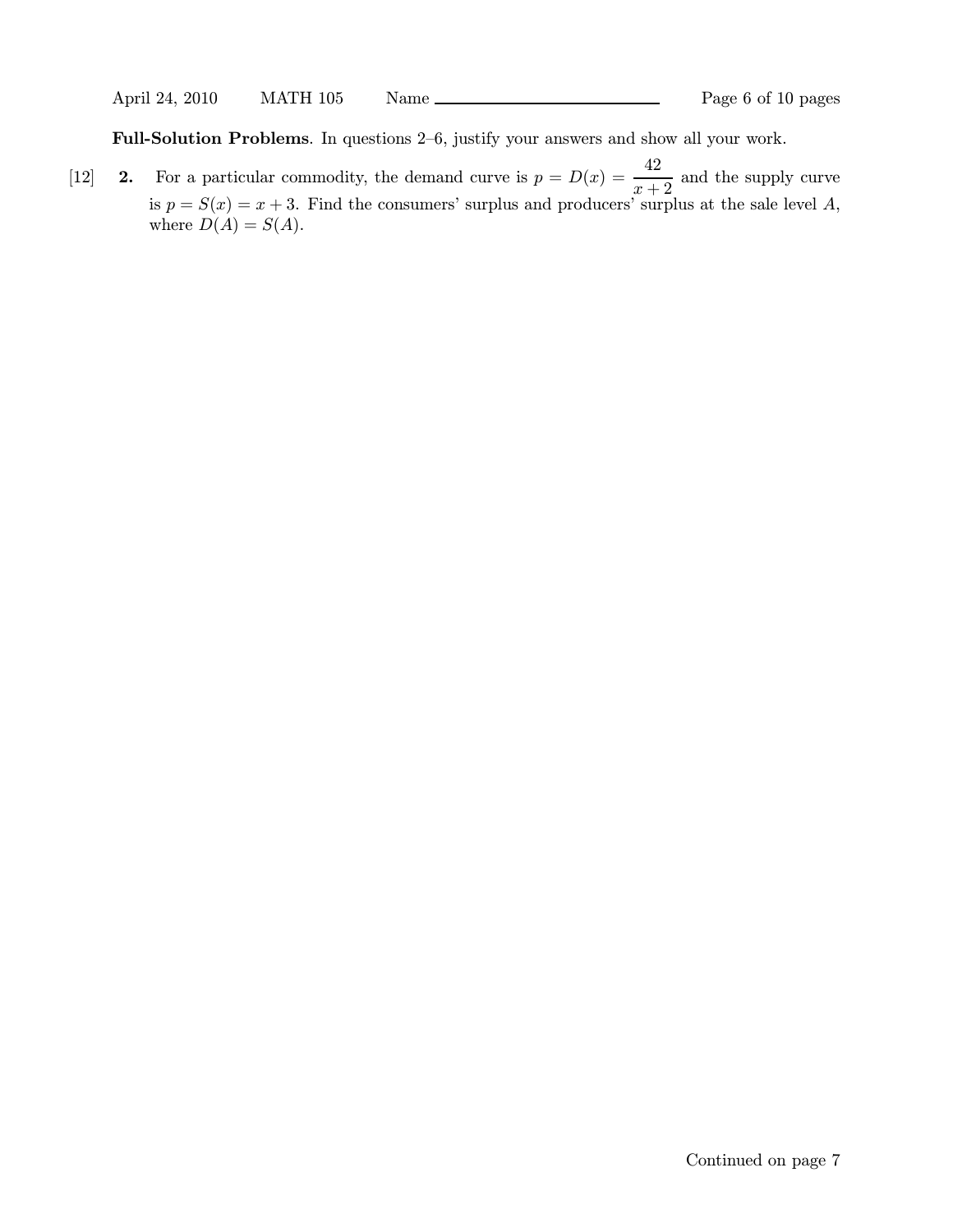| April 24, 2010 | MATH 105 | Name | Page 7 of 10 pages |
|----------------|----------|------|--------------------|
|                |          |      |                    |

[12] **3.** Find the area of the shaded region in Fig. 1 bounded by  $y = -\frac{2}{x}$  $\frac{z}{x}$ ,  $y = -4\sqrt{x}$  and  $y = -x$ .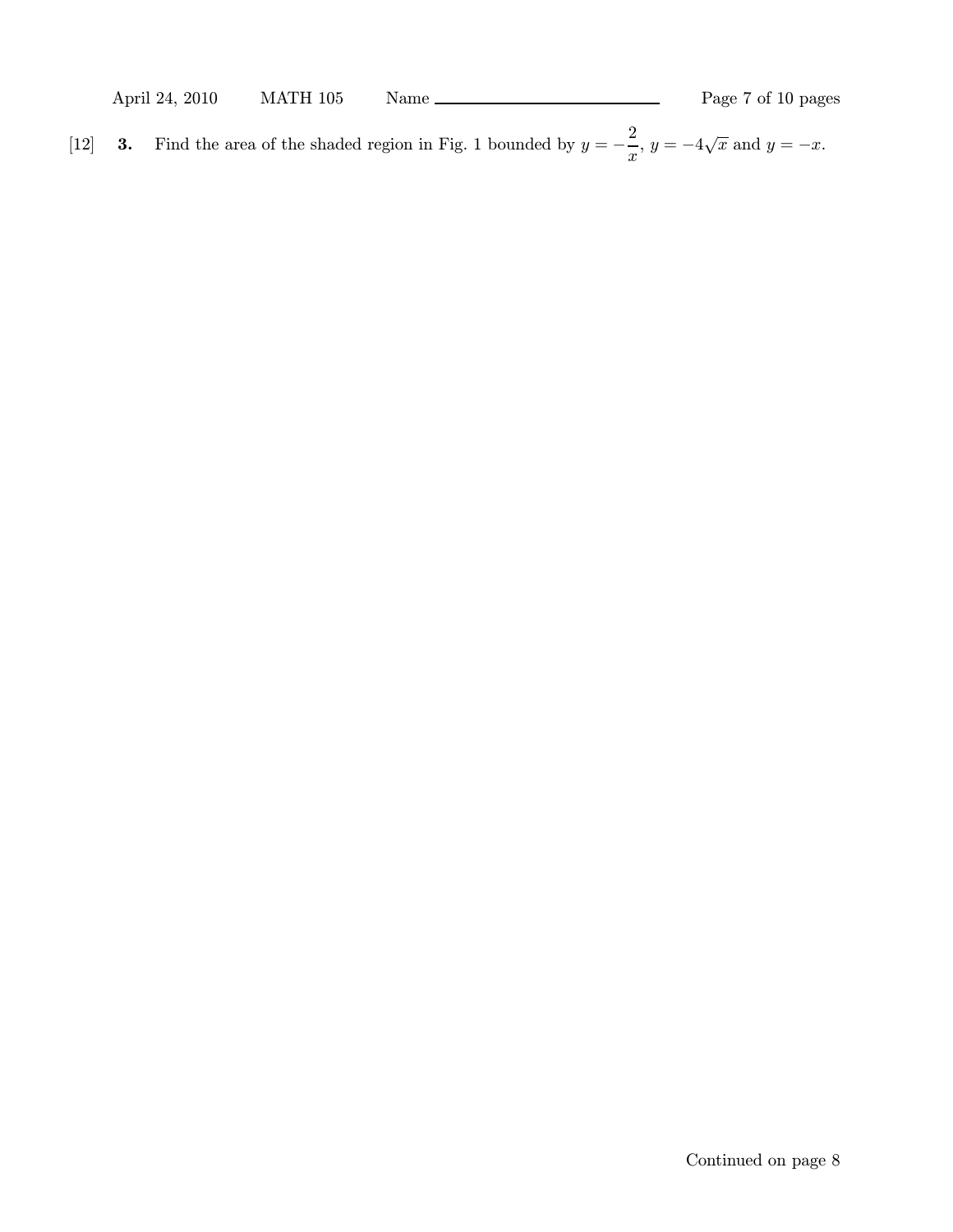[12] 4. The production function for a firm is  $f(x, y) = 5x^{\frac{2}{3}}y^{\frac{1}{3}}$ , where x and y are the number of units of labor and capital utilized respectively. Suppose that labor costs \$108 per unit and capital costs \$2 per unit and that the firm decides to produce 600 units of goods. Use Lagrange multipliers to determine the amounts of labor and capital that should be utilized in order to minimize the cost. You need not show that your solution minimizes the cost.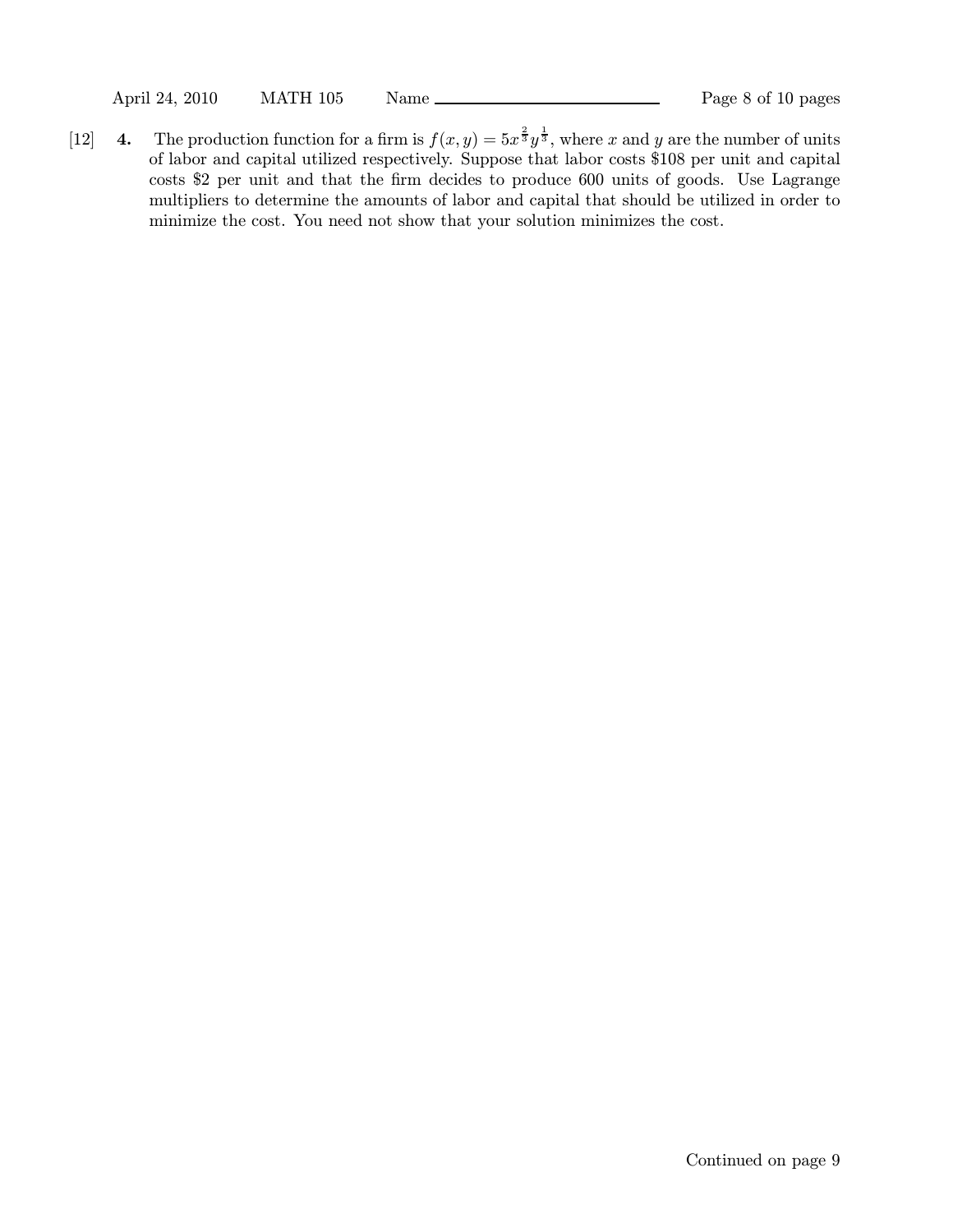- [14] 5. A person purchased a home at the price \$300 000, paid a down payment equal to 20% of the purchase price, and financed the remaining balance with a 25 year term mortgage. Assume that the person makes payments continuously at a constant annual rate A and that interest is compounded continuously at the rate of 5%.
	- (a) Write down the differential equation that is satisfied by the amount  $y(t)$  of money owed on the mortgage at time t.
	- (b) Determine A, the rate of annual payments, that is required to pay off the loan in 25 years.
	- (c) Determine the total interest paid during the 25 year term mortgage.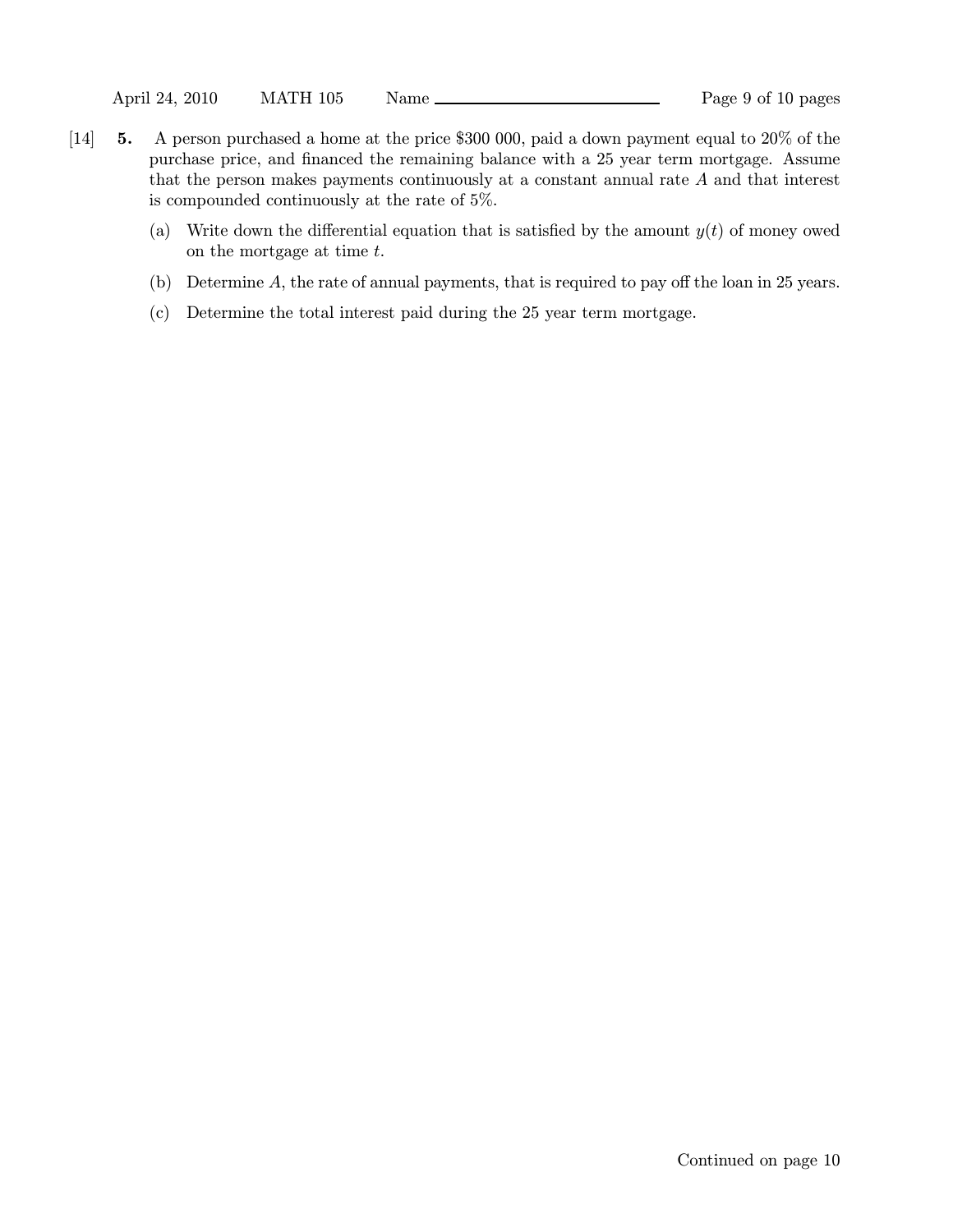[8] 6. Let

$$
f(x) = \lim_{n \to \infty} \left[ \left( \frac{1}{3} + \frac{1}{2 + \left(1 + \frac{x-1}{n}\right)^3} + \frac{1}{2 + \left(1 + \frac{2(x-1)}{n}\right)^3} + \ldots + \frac{1}{2 + \left(1 + \frac{(n-1)(x-1)}{n}\right)^3} \right) \frac{x-1}{n} \right]
$$

where  $x \ge 0$ . Find the equation of the tangent line to the graph  $y = f(x)$  at  $x = 1$ .